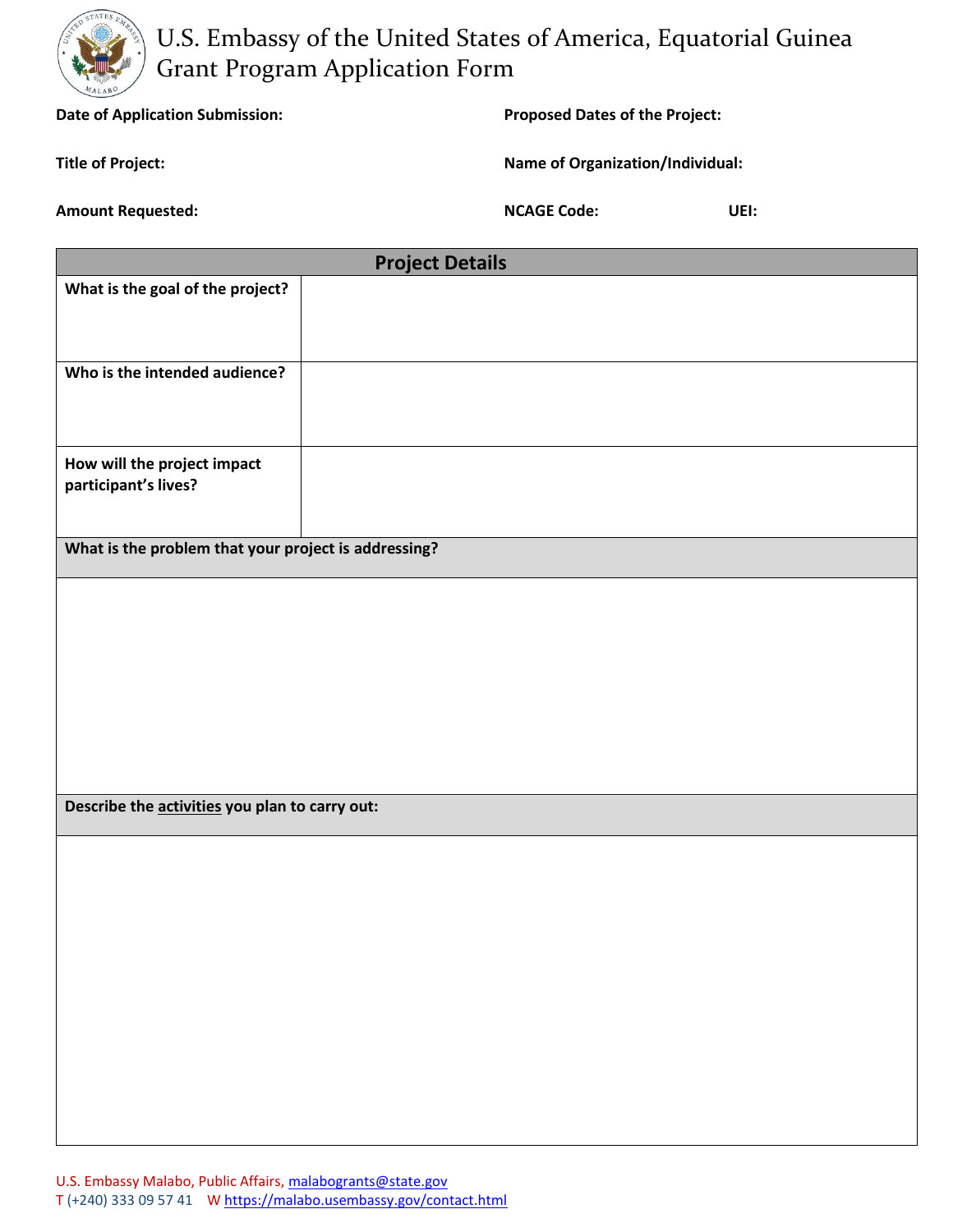

## U.S. Embassy of the United States of America, Equatorial Guinea Grant Program Application Form

**How will you evaluate the success of the project? What do you hope to accomplish? Be specific.** 

**Describe your organization and give examples of other projects you have implemented in the past:**

| <b>Applicant Information</b>            |            |          |  |
|-----------------------------------------|------------|----------|--|
| Legal name of applicant                 |            |          |  |
| Legal address of applicant              |            |          |  |
| E-mail address of applicant             |            |          |  |
| Phone number of contact person          |            |          |  |
| NGO registration number (if applicable) |            |          |  |
| Year organization was founded           |            |          |  |
| Social Media                            | Instagram: | Twitter: |  |
| Location of project implementation      |            |          |  |